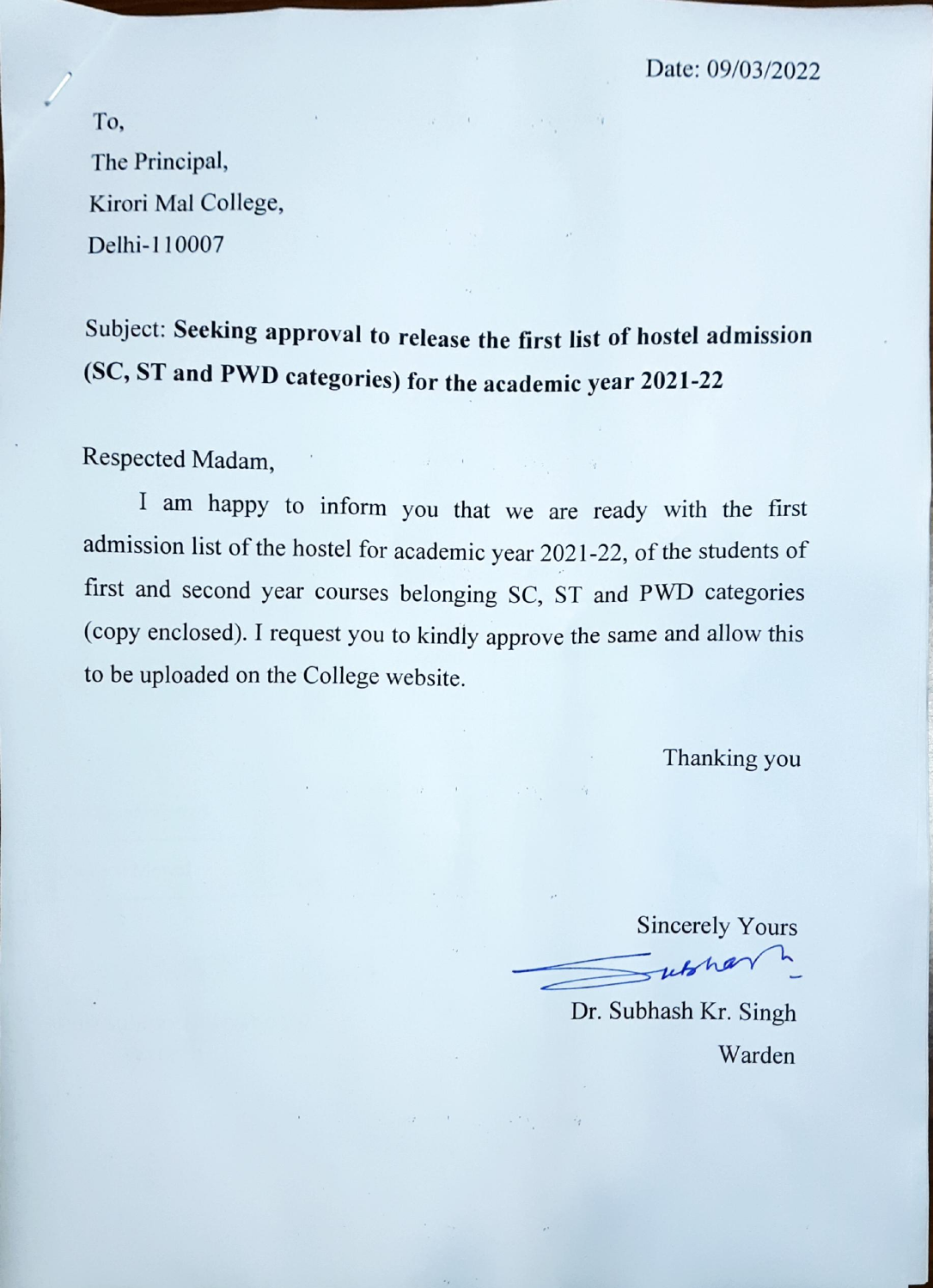First Admission List (Provisional) Academic Year 2021-2022

|                                           | <b>Second Lem</b>     |                                   |           |              |            |  |
|-------------------------------------------|-----------------------|-----------------------------------|-----------|--------------|------------|--|
|                                           | Name                  | Course                            | Roll. No. | <b>Marks</b> | Category   |  |
|                                           | Kailash Kushwaha      | (H)<br>B.A.<br>GEO.               | 2018130   | 8.725        | <b>PWD</b> |  |
|                                           | Kartik Tiwari         | <b>B. A.</b> (Prog.)              | 2022125   | 8.635        | <b>PWD</b> |  |
| $\overline{2}$                            | Aditya Panwar         | <b>B.SC</b><br>(H)<br>PHY         | 2030138   | 9.865        | SC         |  |
| $\overline{\mathbf{3}}$<br>$\overline{4}$ | Kandika Rohan         | <b>B.SC</b><br>(H)<br><b>STAT</b> | 2033107   | 9.48         | SC         |  |
| 5                                         | Madan Mohan           | <b>B.SC PHY SC</b><br>WITH CHEM   | 2036152   | 9.32         | SC         |  |
| 6                                         | Devendra              | B.SC<br>(H)<br><b>MATH</b>        | 2032103   | 9.23         | SC         |  |
| $\overline{7}$                            | Priyanshu Raj         | (H)<br><b>B.SC</b><br><b>CHEM</b> | 2031131   | 9.045        | SC         |  |
| 8                                         | Deepanshu Kumar       | (H)<br>B.A.<br>GEO.               | 2018180   | 8.91         | SC         |  |
| 9                                         | <b>Shashank Singh</b> | ANL<br><b>B.SC</b><br><b>CHEM</b> | 2037137   | 8.775        | SC         |  |
| 10                                        | Ajay Sinha Jarpula    | (H)<br><b>B.SC</b><br><b>STAT</b> | 2033104   | 9.545        | <b>ST</b>  |  |
| 11                                        | <b>Bhuvnesh Kumar</b> | <b>B.SC PHY SC</b><br>WITH CHEM   | 2036157   | 9.18         | <b>ST</b>  |  |
| 12                                        | <b>Hemant Mewal</b>   | <b>B.SC</b><br>(H)<br><b>MATH</b> | 2032159   | 9.045        | <b>ST</b>  |  |

 $\gg w$ 

Prof Subhash Kumar Singh Warden Principal

0/03/2 0>/u

 $\label{eq:2.1} \begin{array}{cccccccccccccc} \alpha & \alpha & \alpha & \alpha & \alpha & \alpha & \alpha & \alpha & \alpha & \alpha & \alpha & \alpha & \alpha \end{array}$